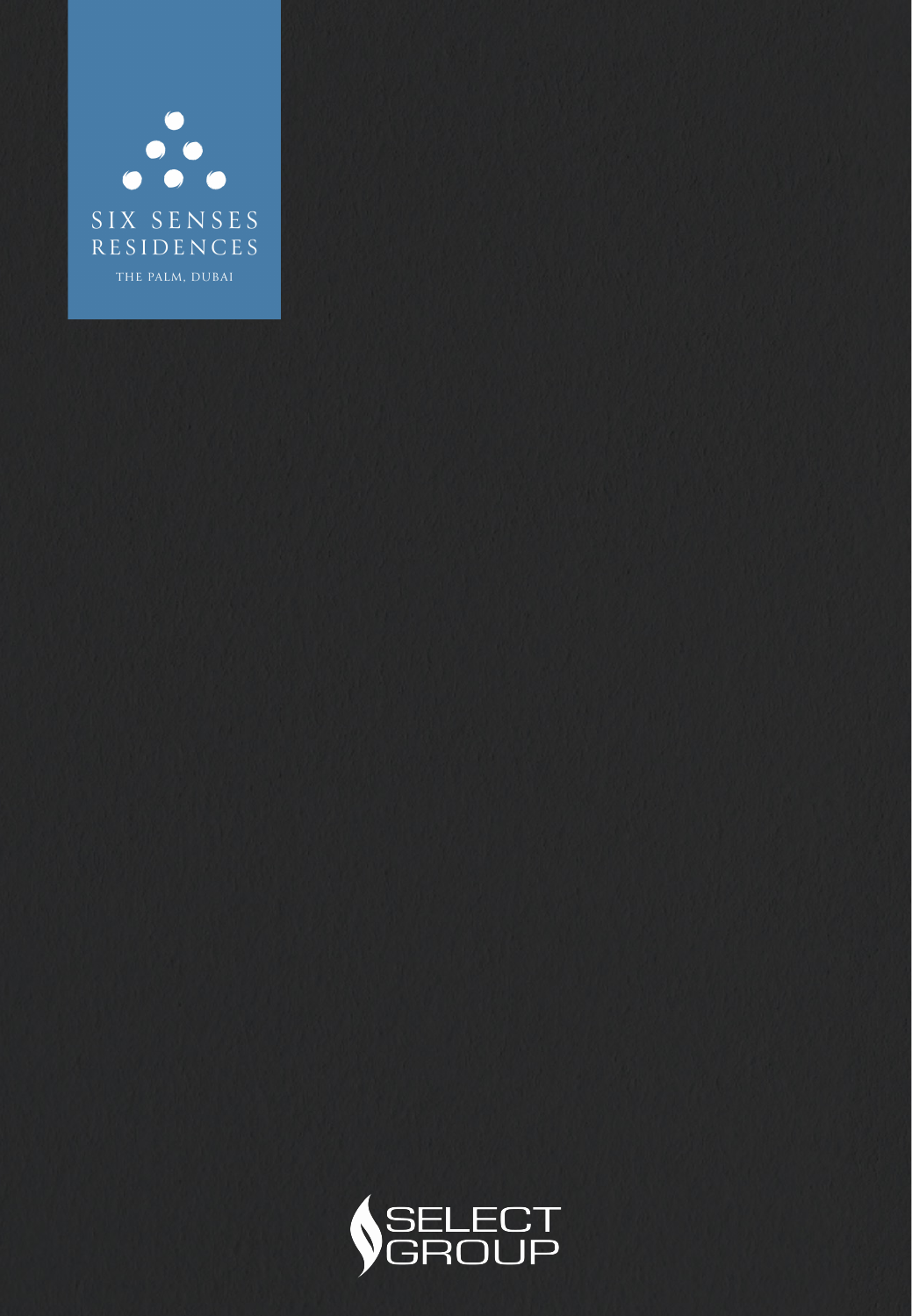

# The Development

- Location: West Crescent, The Palm, Dubai
- 75,000 square metres
- POI's: The Palm Jumeriah, Dubai Marina, JBR, Ferry terminal
- Available views: Sea, city sklyline & The Palm
- Gated community
- Security on site
- Branded residences Six Senses
- Hotel: 61 keys
- Dining: 2 restaurants, 3 bars
- Outdoor leisure deck w/pool
- Direct beach access
- Marine access: Yes, private access
- Parking: Yes, underground
- Valet services: Yes
- Concierge services: Yes
- Lap/Swimming Pool
- Yoga decks
- Tennis Court
- Paddel Court
- Playground
- Jogging circuit
- Lobby/Reception

### Six Seneses Residences

- 114 Penthouses
	- 2/3/4 Bedroom
- 7 Royal Penthouses
	- 4 Bedroom Royal Penthouses
- 32 Sky Villas
	- 3 Bedroom simplex
	- 3/4 Bedroom duplex
- 9 Signature Villas
	- 5 Bedroom beachfront villas
- Six Senses Hotel
	- 61 Keys

#### Six Seneses Places Fitness/Wellness/Lifestyle

- Size: 60,000 sqaure feet
- Reception/lobby
- Fully equipped gym (410 sqm)
- Squash court
- Massage circulation pool
- Active studio
- Relaxation lounges
- Six Senses Spa
- VIP, single and double treatment rooms
- Steam room
- Sauna
- Dedicated female steam/sauna
- Hammam
- Cold plunge
- Male/Female locker rooms
- Wellness/Asthetic/Cosmetic clinic
- Meeting rooms
- Co-working space
- Lounge
- Club lounge
- Cigar room
- Wine cellar
- Kid's club

# Owner Benefits

- Unlimited access to Six Senses Places facilities (excluding a la carte services)
- Access to leisure and lifestyle facilities
- Concierge and valet services
- Discounts on food and beverage services
- Discounts on stays at Six Senses Hotels & Resort worldwide

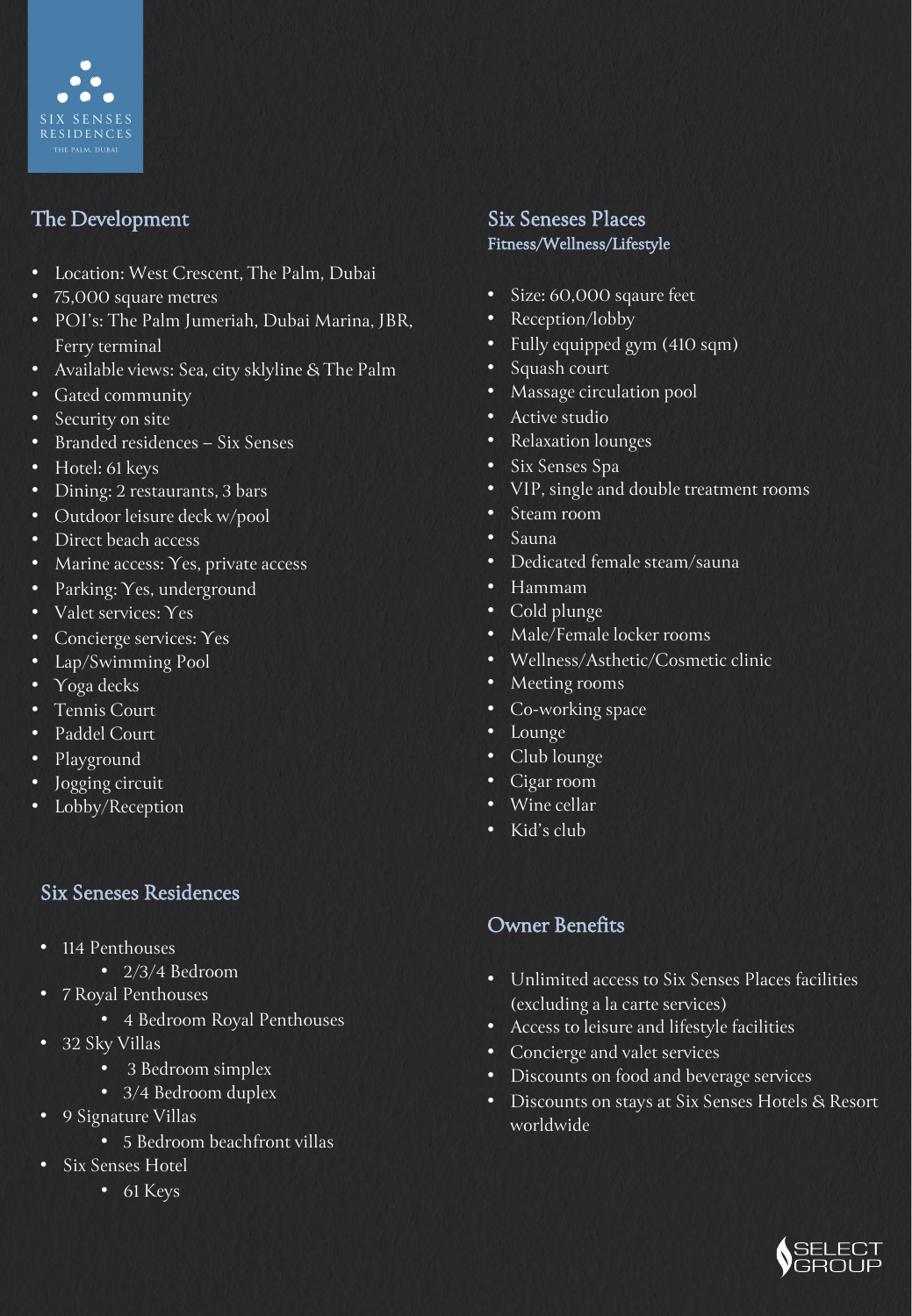

## Penthouses (114 Units)

- 40 2 Bedroom w/2 parking bays
- 38 3 Bedroom w/ 3 parking bays
- 36 4 Bedroom w/ 3 parking bays
- Size Range
	- 2 Bed total  $-1,980$  sqft to 2,906 sqft
	- 3 Bed total  $-3,389$  sqft to 5,121 sqft
	- 4 Bed total  $-3,968$  sqft to 4,588 sqft
- Ceiling Heights: 3.2m clear height
- Fully intergrated branded kitchen
- Maid's room available in 3 beds +
- Study and Grease ktichen available

## Royal Penthouses (5 Units)

- Size Range
	- 4 Bed total  $-6,978$  sqft to 7,230 sqft
- Ceiling Heights: 3.2m clear height
- 4 parking bays per unit
- Fully intergrated branded kitchen
- Maid's room
- Study
- Grease ktichen
- Gym room
- Each unit with own pool on balcony

### Imperial Penthouses (2 Units)

- Size Range
	- 4 Bed total  $-10,467$  sqft to  $10,769$  sqft
	- 4 parking bays per unit
- Fully intergrated branded kitchen
- Maid's room
- Study
- Grease ktichen
- Gym room
- Private rooftop leisure deck with swimming pool

## Sky Villas (32 Units)

- 4 3 Bedroom simplexes
- 8 3 Bedroom duplexes
- 20 4 Bedroom duplexes
- Size Range
	- 3 Bed simplex total 5,273 sqft
	- 3 Bed duplex total 3,389 sqft to 6,478 sqft
	- 4 Bed duplex total 6,448 sqft to 6,455 sqft
- Ceiling Heights: 3.2m clear height
- 3 Parking bays per unit
- Ceiling Heights: 3.2m + clear height
- Fully intergrated branded kitchen
- Maid's room
- Private pool (10m x 3m Depth 1.2m) on balconies in all units

#### Signature Villas (9 Units)

- 5 Bedroom beachfront villa
- Basement, ground & first floor
- Size:
	- Interior 13,181 sqft
	- Total 16,016 sqft
- Ceiling Heights: 3.2m clear height
- 4 parking bays per unit
- Fully intergrated branded kitchen
- Maid's room
- Swimming pool (6.4m x 14.3m Depth: 1.2m)
- Garden and BBQ lounge
- Study
- Grease ktichen
- Gym room
- Entertainment room
- Direct access to beach